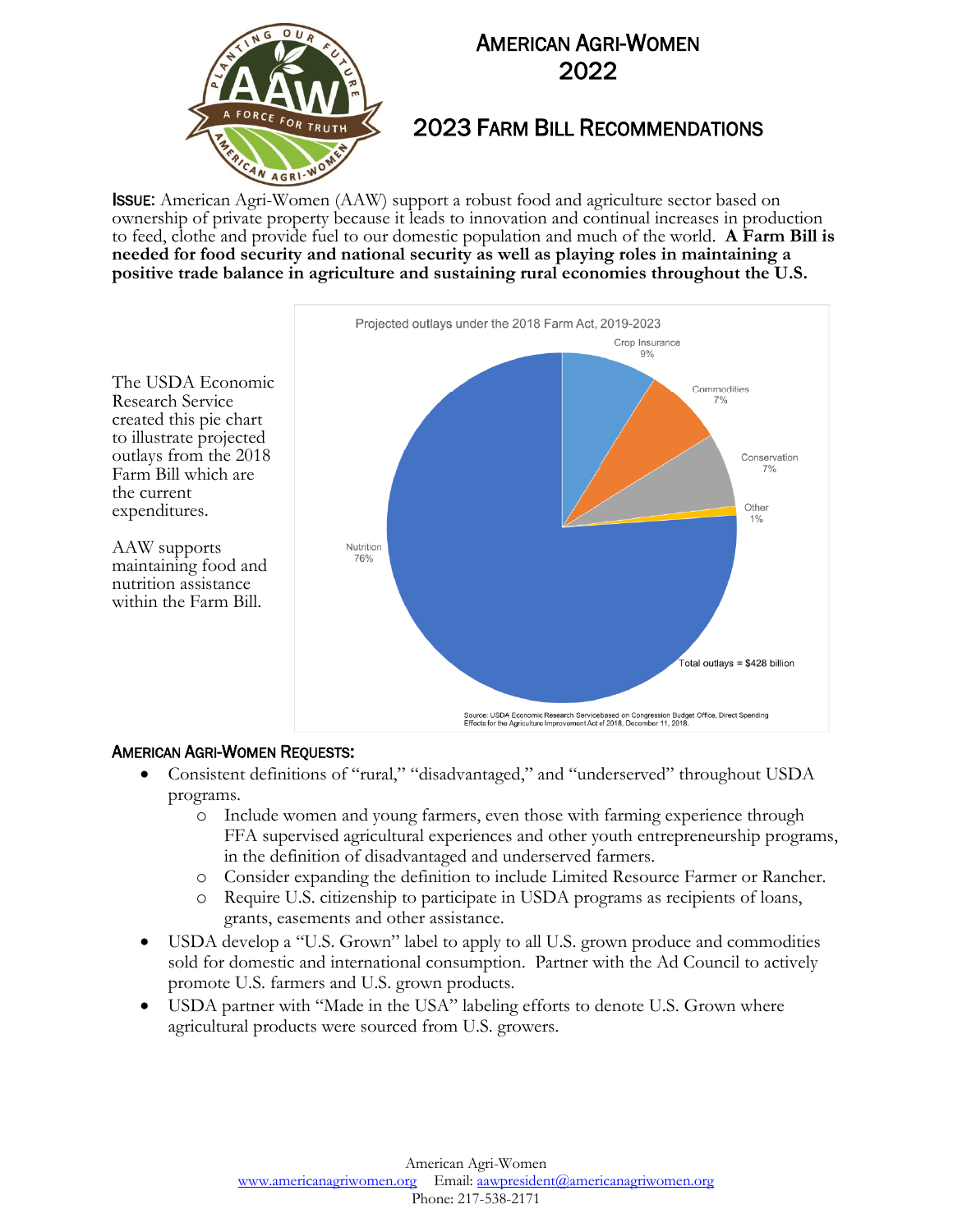

## 2023 FARM BILL RECOMMENDATIONS

#### TITLE 2 CONSERVATION:

- Allow farmers and ranchers flexibility in selecting their choice of private industry technical experts and service providers that meet NRCS technical criteria and qualifications.
- Remove criteria from easements that limit livestock grazing patterns during hunting seasons (ex. Wyoming private land grazing prohibited during elk/mule deer seasons).
- If Conservation Reserve Program parameters change, farmers who have existing contracts should be notified immediately and able to choose if they want to continue.
- Ensure the EPA Advisory role for USDA, established in the 2014 Farm Bill, is implemented and has ongoing, scientific input into the EPA rulemaking regarding issues that impact agriculture, specifically but not limited to pesticide, water and air programs.
- Ensure that the rate for easements is less than local cash rental rates so they do not increase the cost of production to farmers.
- Farmers and ranchers, not government or its contractors, should choose crops each growing season for their lands.
- Apply conservation funding to accelerate adoption of precision agriculture technologies on farms and ranches.
- Enable joint research capabilities between NRCS and qualified institutions of higher learning with strong agriculture programs, including but not limited to land-grant universities.
- Conservation incentives and compliance tied to conservation agreements **not** to crop insurance or other programs.
- Prioritize highly erodible ground and areas for nutrient management for conversation program funding.
- Provide technical assistance and funding through the Natural Resources Conservation Service (NRCS) for design and installation of conservation practices.
- No new wetland reserve program acres.
- Oppose conservation easements in perpetuity.
- Oppose easements or buyouts to nonprofit groups that removes agricultural land from local tax rolls and other local economic activity.

### **TITLE 3 TRADE:**

- Ensure a USDA Undersecretary for Trade is appointed (prior to Farm Bill passage).
- Support the Market Access Program (MAP).
- USDA develop a "U.S. Grown" label to apply to all U.S. grown produce and commodities sold for domestic and international consumption. Partner with the Ad Council to actively promote U.S. farmers and U.S. grown products.
- USDA partner with "Made in the USA" labeling efforts to denote U.S. Grown where agricultural products were sourced from U.S. growers.
- Supplement the efforts of African countries and other underdeveloped nations to develop agri-food systems, specifically their own university and extension services while enhancing U.S. research and extension.
- Support establishing a position for Specialty Crops in the U.S. Trade Representative's agricultural office.

American Agri-Women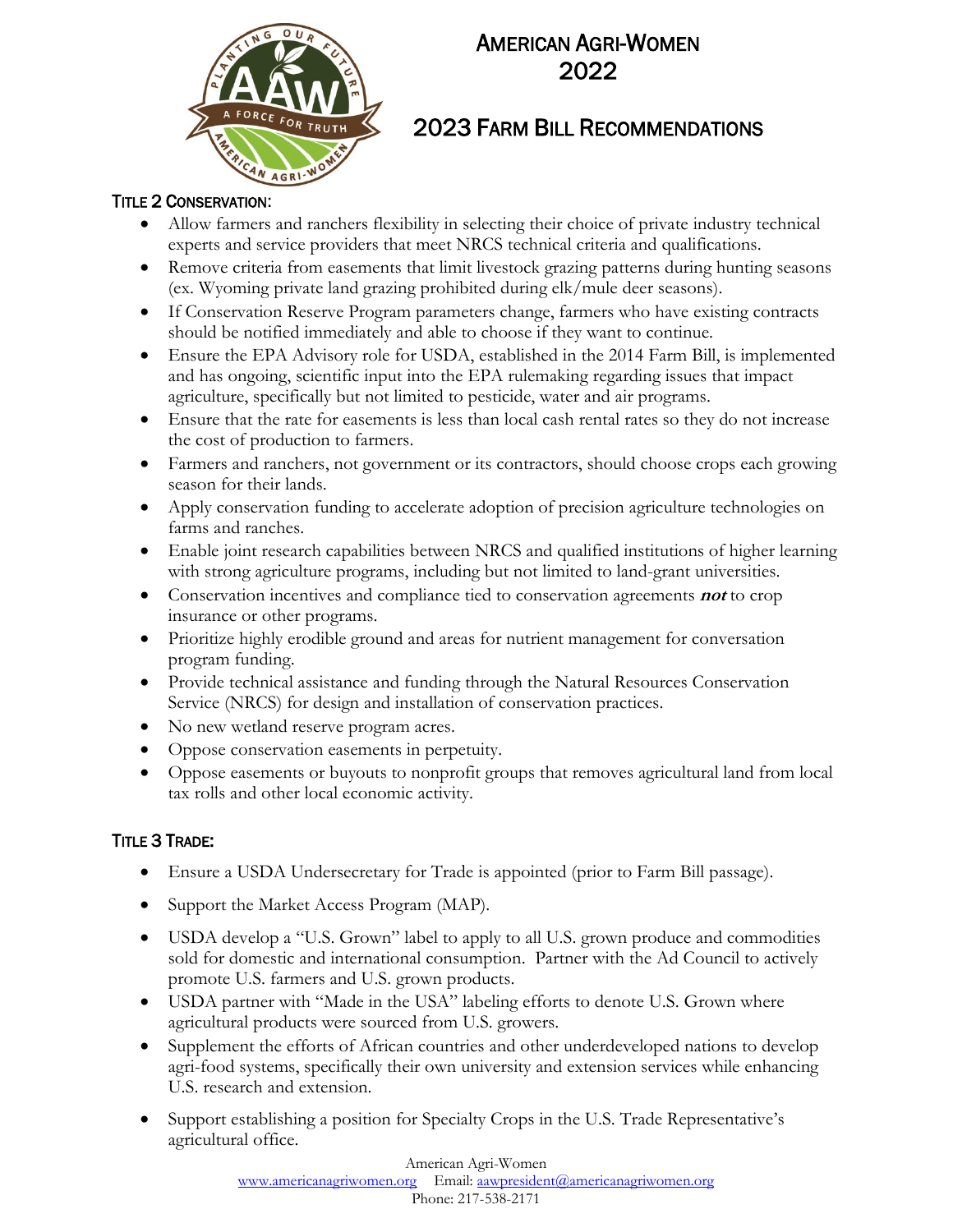

## 2023 FARM BILL RECOMMENDATIONS

### **TITLE 4 NUTRITION:**

- Qualify recipients of food assistance programs based on consistent eligibility requirements that reflect regional costs of living and streamline the accounting and reporting system.
- Allow food subsidy programs to be used at farmers' markets and enhance the ability of farmers to accept program payment.
- Support fresh fruits and veggies snack program in eligible schools with preference to U.S. grown products.

Support school lunch program including dairy, meats, fruits, grains and vegetables with preference to U.S.-grown products.

### TITLE 5 CREDIT:

- Include women and young farmers, even those with farming experience through FFA supervised agricultural experiences and other youth entrepreneurship programs that could generate farm and/or wage income, in the definition of disadvantaged and underserved farmers.
- Expand the definition to include Limited Resource Farmer or Rancher that could include multi-generational farmers.
- Expand new and beginning farmer loan and grant funds to include "Innovative Farmer" funds for farmers who are attempting to diversify their cropping patterns to include directto-consumer sales.
- Require U.S. citizenship to participate in USDA programs as recipients of loans, grants, easements and other assistance.
- Require documentation of past business experience by individuals and their business affiliations in credit applications and review.
- Include criteria for direct experience in farming and ranching (ex. on-farm wage earning, internships in agricultural industry) when scoring credit applications.
- Microloans for food processors and farmers to comply with regulations and to enter new markets.
- Support individual and cooperative efforts by producers to improve income with processing and marketing methods which add value to farm products while maintaining food safety.
- Support data collection through the National Agriculture Statistics Service (NASS), Risk Management Agency (RMA) and other agencies for the purposes of establishing program targets and priorities.

#### TITLE 6 RURAL DEVELOPMENT:

• Modify Rural Innovation Stronger Economies (RISE) grant to allow collaborative efforts that build entrepreneurship, enable innovation through partnerships, rather than centralizing activities at one brick and mortar location. Partners in the grant would be eligible to receive funds to carry out their portion of the deliverables.

> American Agri-Women [www.americanagriwomen.org](http://www.americanagriwomen.org/) Email[: aawpresident@americanagriwomen.org](mailto:aawpresident@americanagriwomen.org) Phone: 217-538-2171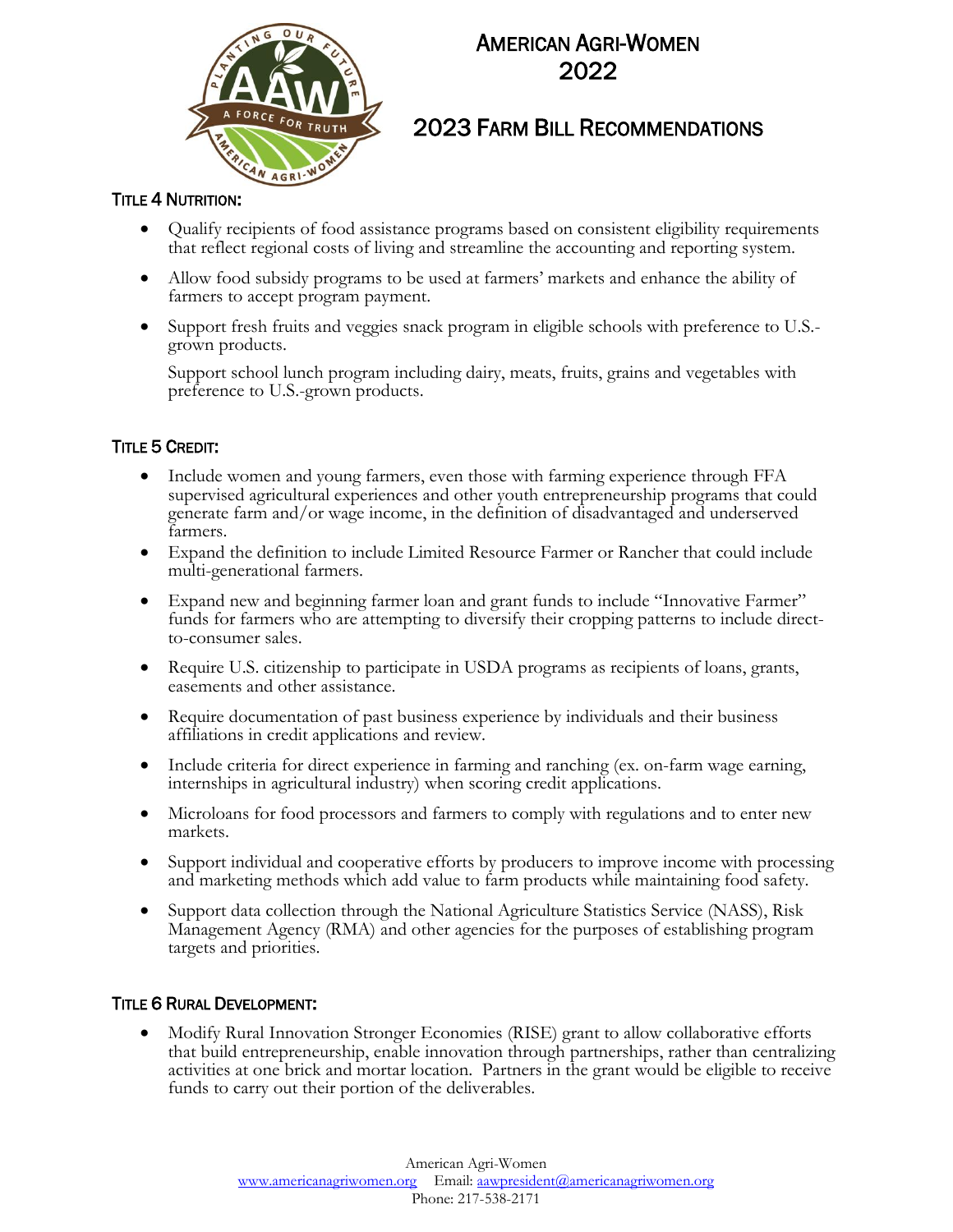

## 2023 FARM BILL RECOMMENDATIONS

- Target rural development grant funds for programs including but not limited to RISE, Community Facilities Grants to entities that are based in rural areas, not entities that are based in urban areas and file on behalf of a rural initiative.
- Work with Agricultural Research Service and Rural Utility Service to ensure data is collected on field-, pasture-, timberlands-, rangeland-level internet connectivity, measuring for all aspects of service including latency, jitter, packet loss for up and down data transfers.
- Groundtruth data service levels delivered by broadband grantees receiving funds since the programs' inception.
- Invest in pilot initiatives for "Edge Compute" to advance precision agriculture and community development efforts.
- Enact policies to encourage 'undergrounding' of utilities when possible for the long-term prevention of forest and range fires as well as improving safety in agricultural equipment operations above ground.
- Prepare a development playbook that includes models for rural governing bodies to consider for road and bridge agreements to mitigate or limit damages.
- Authorize adequate funding to meet demand for rural water treatment systems (supplement and/or complement USEPA infrastructure funding) and for water distribution systems.
- Expand funding and eligibility requirements for rural broadband efforts to allow companies to apply where more than two incumbent providers exist, review cost and quality factors as part of application. Explore USDA allocating portion of Universal Access funds held by Federal Communications Commission (FCC).
- Establish micro-loans at low rates for infrastructure upgrades for farmers and cooperativeowned processors to comply with the Food Safety Modernization Act (FSMA).

### TITLE 7 RESEARCH, EXTENSION AND RELATED MATTERS:

- Incentivize university technology being commercialized in rural areas to create job opportunities and improve economic vitality.
- Encourage collaboration between all qualified institutions of higher education with established agriculture programs to provide regional research, and to increase technical training and re-training for agricultural, food and fuel jobs.
- Increase research and development grants for landgrants and other qualified institutions to work with established producers of all sizes and products as well as USDA subagencies to adapt new technologies into their operations (ex. vertical agriculture with existing specialty crop growers; precision agriculture planning in row crops and livestock).
- Invest in international agricultural research funding over time to match private investments and to inform domestic efforts to deal with variability in growing conditions as well as increasing pressures from invasive pests and plants.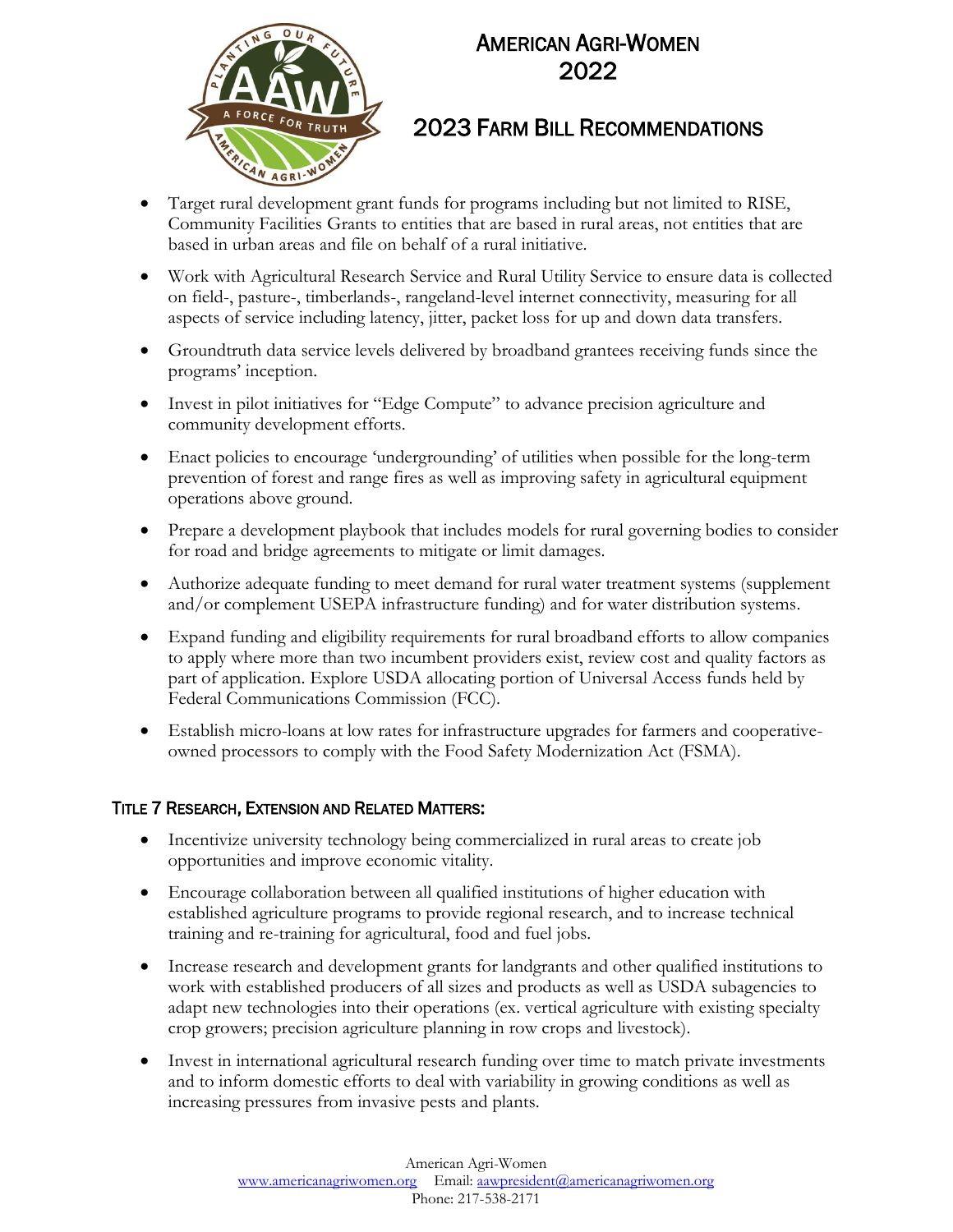

## 2023 FARM BILL RECOMMENDATIONS

- Redirect climate hub funding into research combating pests and diseases in all crops and livestock.
- Support research and implementation of minimum grade quality standards for fresh fruits, vegetables and specialty crops that will improve product quality and meet consumer expectations to enhance the growers' competitive position. Conduct periodic review and revision of federal grades and standards to better reflect conditions due to modern harvest and marketing methods.
- Expand on the authorization for the National Animal Health Laboratory Network.
- Establish a network of clean plant centers to ensure nurseries can continue to provide safe, virus-free plant materials for orchards, vineyards and other growers.
- Research to develop alternate/new crops for commercial food, fiber and energy uses.
- Research on plant-based feeds and the regulatory structure for an offshore aquaculture industry in the U.S.

### **TITLE 8 FORESTRY:**

- No new dollars to the Forest Service. The agency needs to have maximum performance with existing tools.
- Increase active management of our nation's forests to reduce fuel load by contracting with experienced timber professionals to prevent widespread forest fires, mudslides and disasters. Redirect funds from fire suppression to active management in order to prevent fires.
- Redirect existing funds into creating infrastructure in the private sector to mill trees coming off minimal harvest levels set by Forest Service. Due to inconsistency in the agency (along with other federal agencies such as Bureau of Land Management) performance, no lending institution will loan without an adequate supply for facilities to operate.
- Provide a streamlined process for initiating and completing forest projects.
- Amend the Forest and Rangeland Renewable Resources Planning Act of 1974 to prohibit any additional consultation from being required with respect to: (1) the listing of a species as threatened or endangered, or a designation of a critical habitat, if a land management plan has been adopted by the Department of Agriculture as of the designation date; or (2) any provision of such an adopted plan. This would provide amendments in the Farm Bill to fix the lawsuit brought forth by the Cottonwood Environmental Law Center in 2004-2005.

### **TITLE 9 ENERGY:**

• Require wind and solar investments to have a plan for parts disposal that does not impact farmland (ex. avoid graveyard for wind turbine blades as seen near Sweetwater, Texas; Casper, Wyoming and require additional uses such as grinding down to use in asphalt) as well as reclamation plans at the end of the projects projected lifespan.

> American Agri-Women [www.americanagriwomen.org](http://www.americanagriwomen.org/) Email[: aawpresident@americanagriwomen.org](mailto:aawpresident@americanagriwomen.org) Phone: 217-538-2171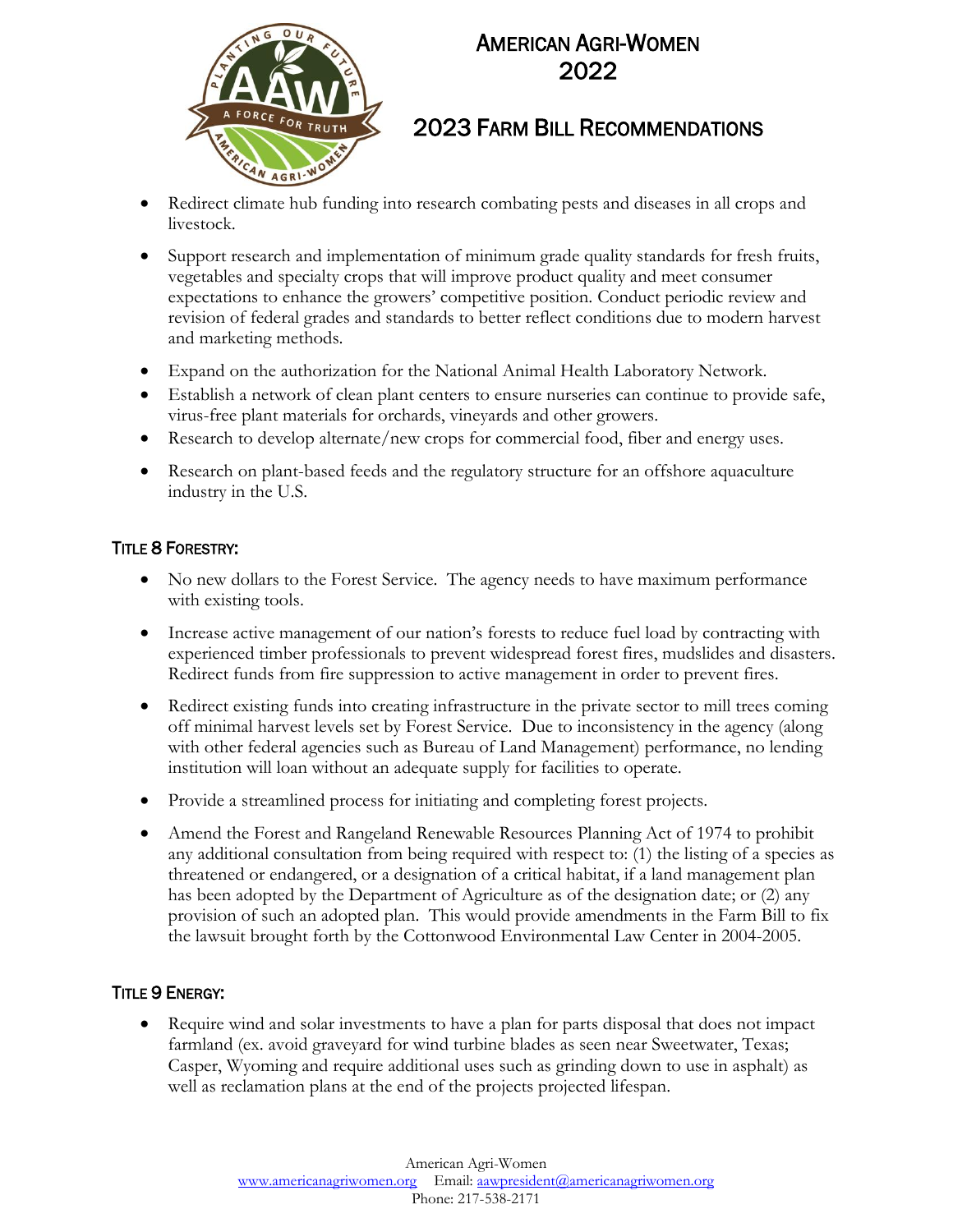

## 2023 FARM BILL RECOMMENDATIONS

- Provide ongoing research and data to compare the economic, social and environmental viability of renewable and traditional fuels for food production and rural development, including tax implications for local governments and other utility providers.
- Support a national energy policy that includes a Renewable Fuels Standard (RFS) for all transportation fuels, promotes use of bioheat in homes, and less dependence on foreign oil/minerals.
- Support the use of all domestic resources available including the mined minerals for electrical components.
- Support Rural Energy Assistance Program (REAP) through Rural Development and allow equal eligibility to family-owned farms regardless of business structure.
- Support and promote alternative uses of all grain and related by-products produced in the United States.

### TITLE 10 HORTICULTURE AND SPECIALTY CROPS:

- USDA develop a "U.S. Grown" label to apply to all U.S. grown produce and commodities sold for domestic and international consumption. Partner with the Ad Council to actively promote U.S. farmers and U.S. grown products.
- Prioritize grant or loan funding for "vertical agriculture" or other indoor growing systems for established specialty crop growers who are exploring how to diversify their operations.
- Shift focus from production to developing processing and markets for industrial hemp.
- Maximize funding for Specialty Crop Block grants for state-driven priorities such as marketing, food safety, and nutrition initiatives, and the Specialty Crop Research Initiative.
- Establish a new research focus on automation of the specialty crop industry.
- Providing technical assistance to producers for compliance with the Food Safety Modernization Act (FSMA).
- When allocating funds for food production, USDA should be neutral with regards to varied production practices (ex. organic, conventional), recognizing that weather, soil health and capacity, and economics drive management decisions.
- Increase fruits, vegetables, and specialty crops for consumption in federal food programs.
- Continue education for the consumption of U.S.-grown produce, which provides tremendous health and economic benefits to both consumers and growers.

### TITLE 11 CROP INSURANCE:

- Increase pilot programs for "Event-Based" add-on coverage such as post-emergent nitrogen application to help farmers mitigate price risk of prepaid inputs.
- Only consider deduction in insurance rate for cover crop planting if insurance is not coupled with any form of ecosystem or carbon credit.
- Continue discounted crop insurance rate at current levels for Beginning Farmers and Ranchers, including those who are from multi-generational farms.